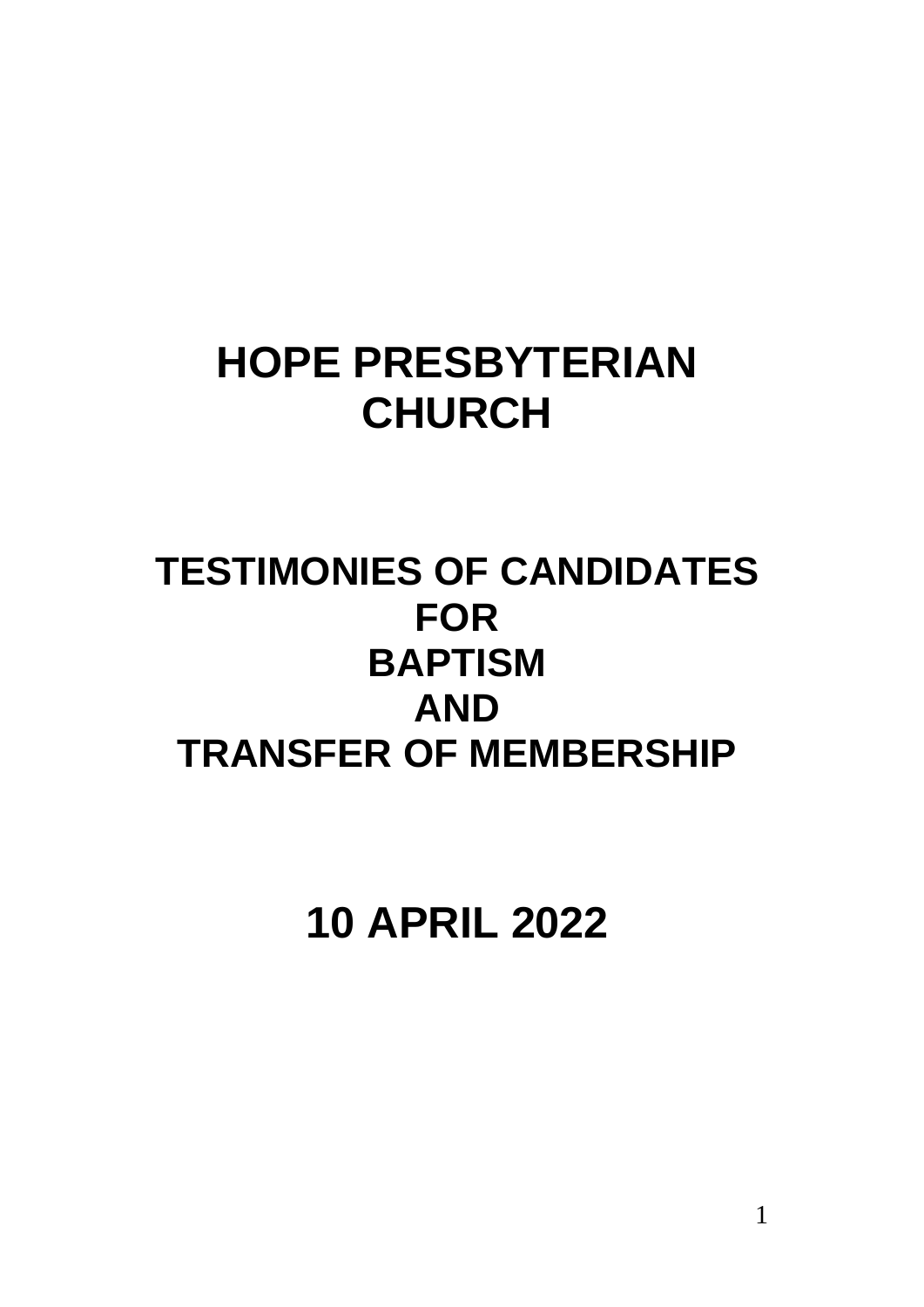# **CONTENTS**

| <b>BAPTISM</b> | <b>PAGE</b> |
|----------------|-------------|
|                |             |

Ng Wei Hoon Britney 4

### **TRANSFER OF MEMBERSHIP**

| John Chang Wen Jun | 8 |
|--------------------|---|
| Dawn Looi Shu Hui  | 9 |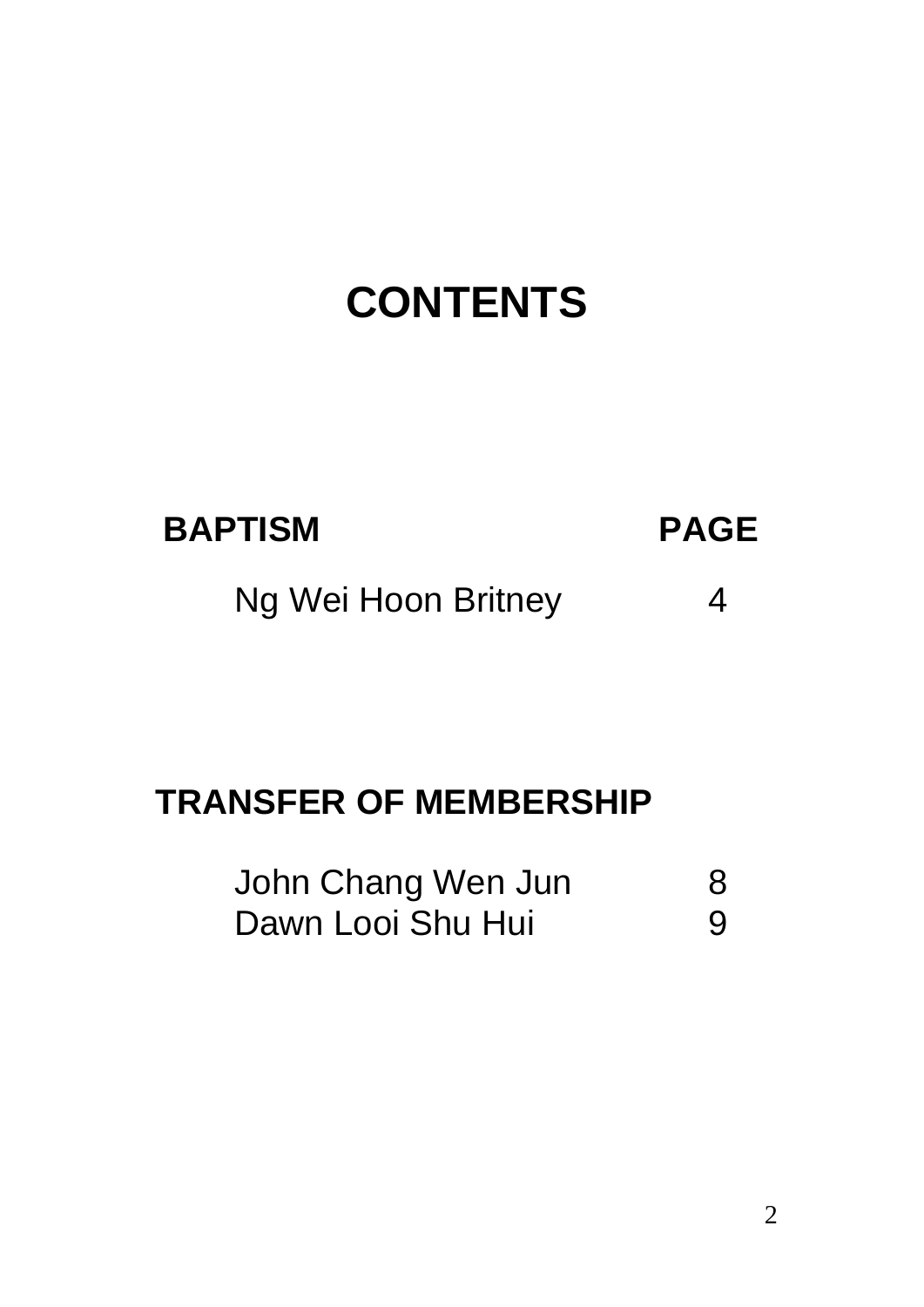# **BAPTISM**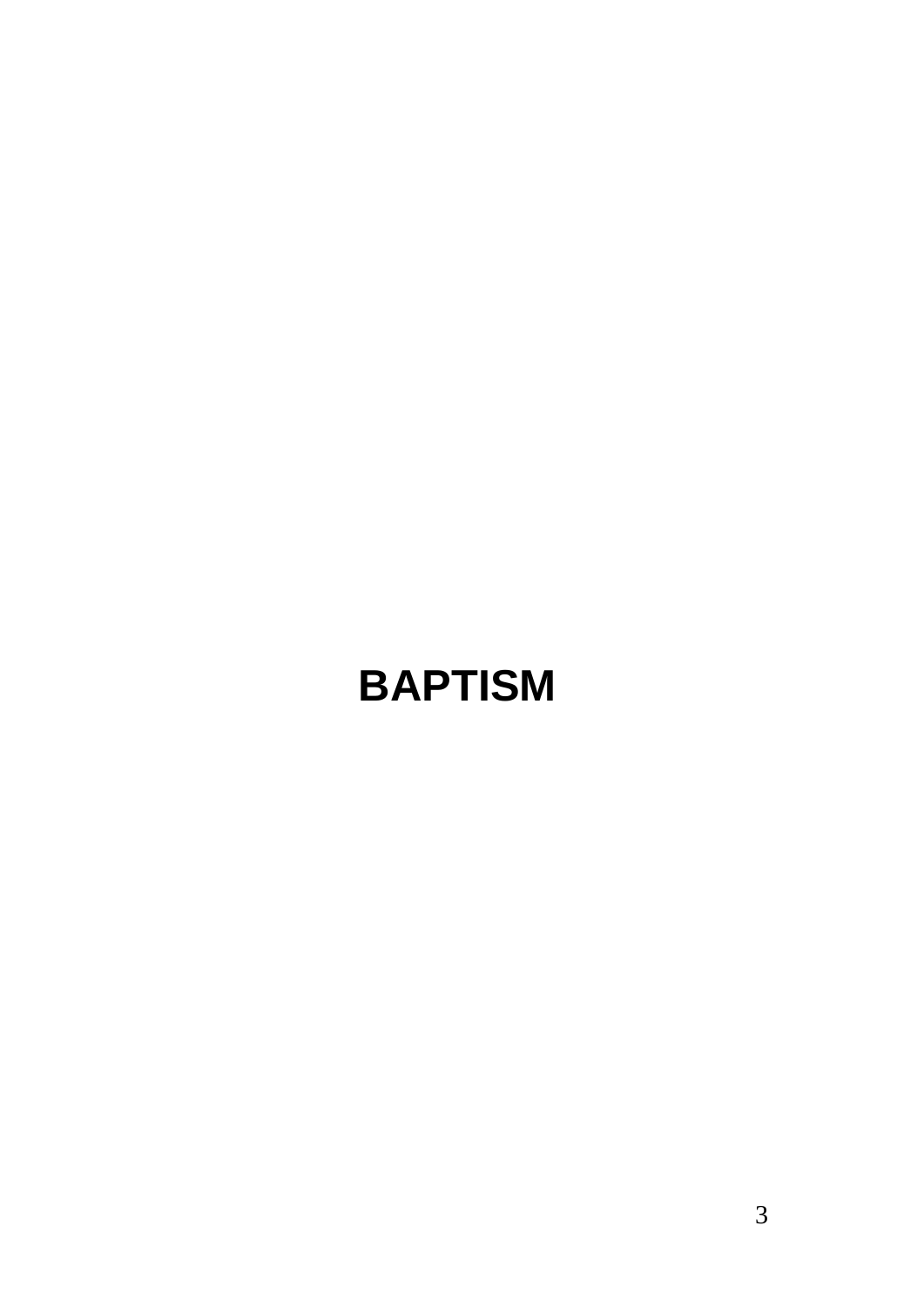### **NG WEI HOON, BRITNEY**

My name is Britney. I have been attending HPC for about 2 years. I have 2 sisters, one elder and one younger, and I am the middle child. My parents got divorced when I was 3, and I stayed with mom. I grew up in a Buddhist household, following my mom to different Temples over the years. On the other hand, my dad is an atheist. After the divorce, each of us lead independent lives despite me and my sisters being very young. I was a difficult and rebellious child growing up, often running away from home.

When I was younger, a pair of Jehovah witness' used to read to me daily at my doorstep till the day my mom drove them away, so I was familiar with the book of Genesis. Later, I came to know more about the Christian faith through Joshua Liau.

Over the course of our relationship, we had a lot of arguments and tension about the faith. Seeing the pain and suffering around me in this world, I couldn't accept the idea of a loving God allowing all of these to happen. Regardless, Josh asked me to follow him to church to discover more about the faith. I agreed, as I wanted to be nice and accommodating. However, after a couple of visits, I felt like it was a waste of time as I wasn't getting the answers I wanted.

Due to the emotional baggage from my childhood, I struggled to feel care and concern from the church.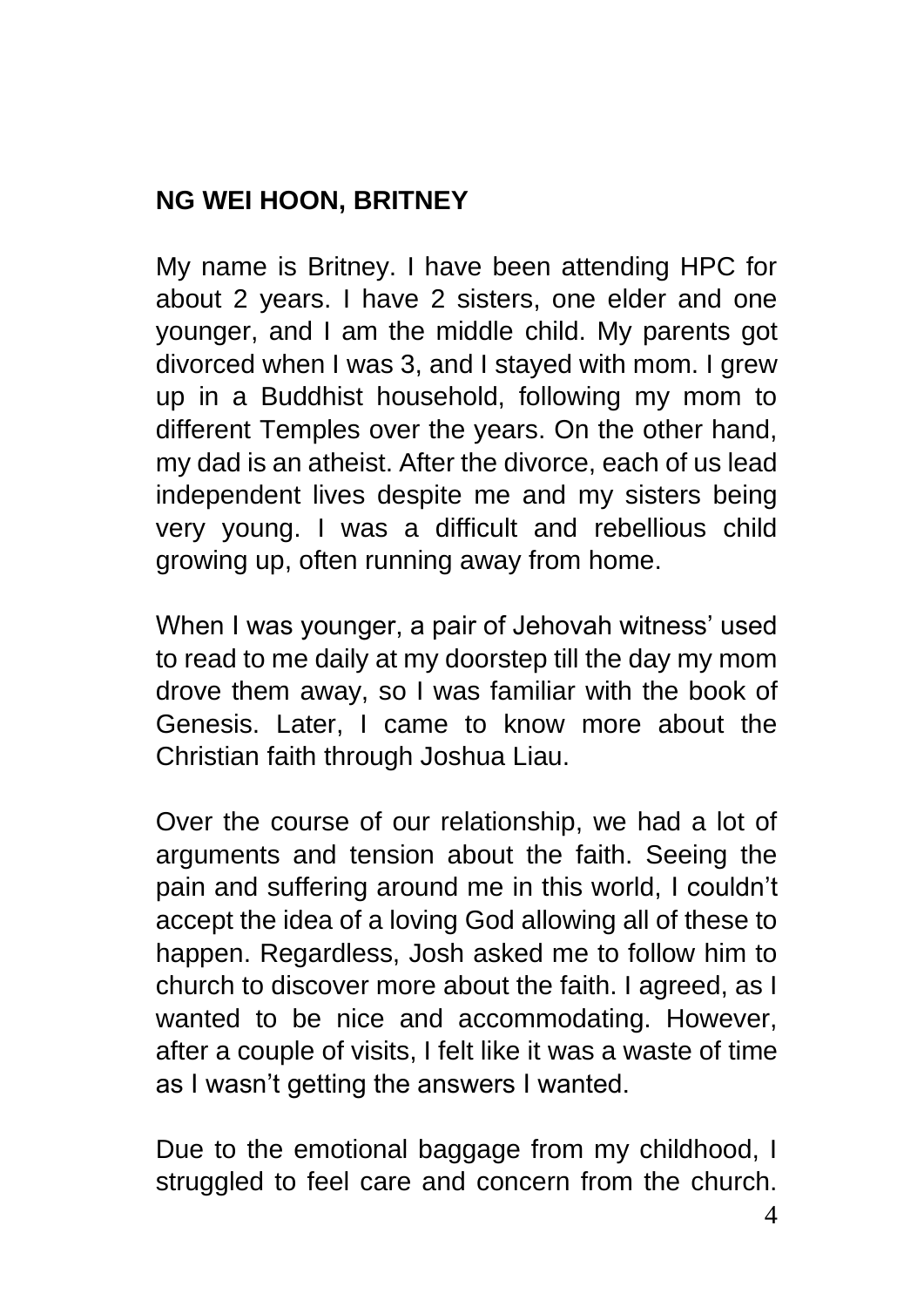Thus, I decided to isolate myself from the church community and even the cell group members. Subsequently, I fell ill and was hospitalised multiple times. To my surprise, the cg and church members came all the way to visit me and to check on me. During my lowest point, I experienced the love of God through those around me.

After that episode, I came to the realisation that we were all born with sin (Rom 3:10). The suffering that I went through broke down my pride and changed "my way or the highway" attitude I always had. Suffering in illness humbled me and made me cling onto God, declaring that I need a saviour (Luke 1:47) and that is only in Christ (Rom 5:8).

Life before knowing Christ was living in sin believing there were no consequences, seeking acceptance and validation from the world, through various means - career, performing good deeds in hopes of receiving good things in return. I also believed that there was no afterlife after we die, which meant there is no purpose here on earth – but I was wrong.

Deciding to become a follower of Christ enabled me to let go of the anger and resentment I harboured since my childhood (2 Cor 5:17). God allowed me to break free from the guilt of my past sins (Psalm 103:12). Looking back, I am truly blessed for the circumstances that eventually led me to God.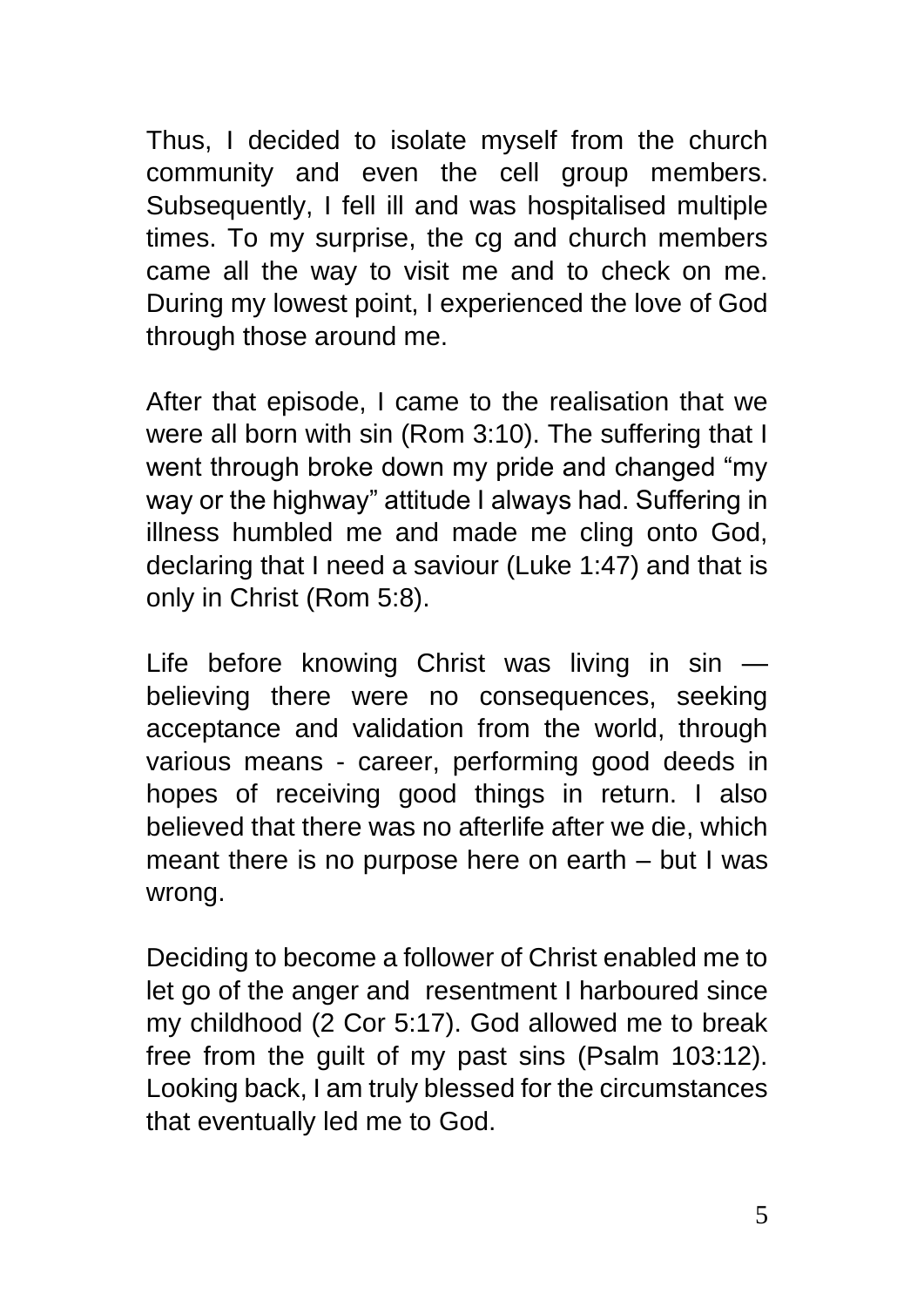The Lord's mercies are new every morning, and each day, I am constantly renewed, in the spirit of my mind (Lam 3:22-23). I have found hope, purpose and identity in Him. Despite whom I am, I know that I am deeply loved by the creator of the heavens and the earth (Isaiah 54:10). For that, I am grateful, and I pray that as I journey on, I continue to do his will that glorifies him (Heb 13:21), to love my neighbours (John 13:34), remain faithful to him as his steward (1 Cor 4:2), and in whatever challenges that lie ahead (James 1:2-4).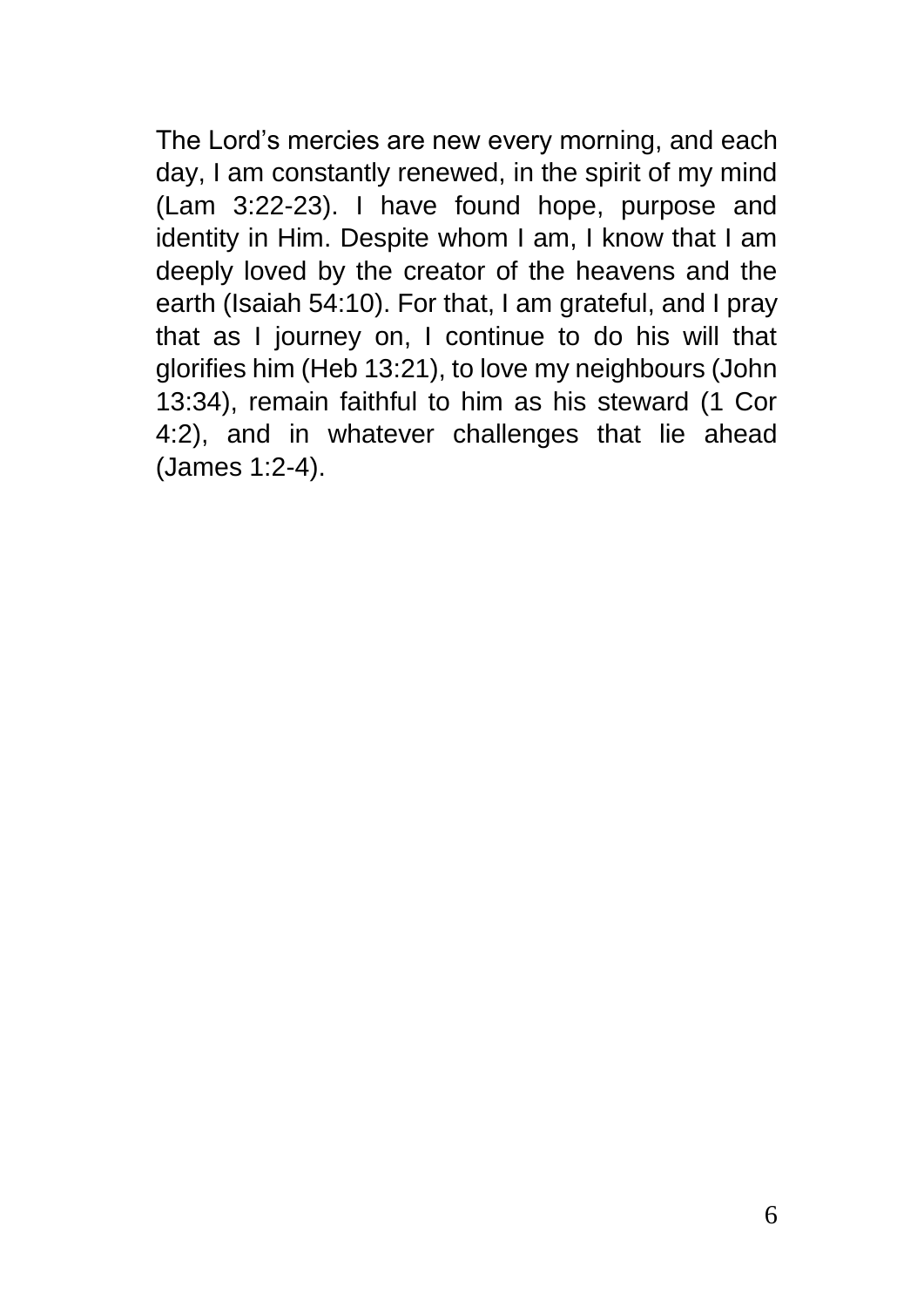# **TRANSFER OF MEMBERSHIP**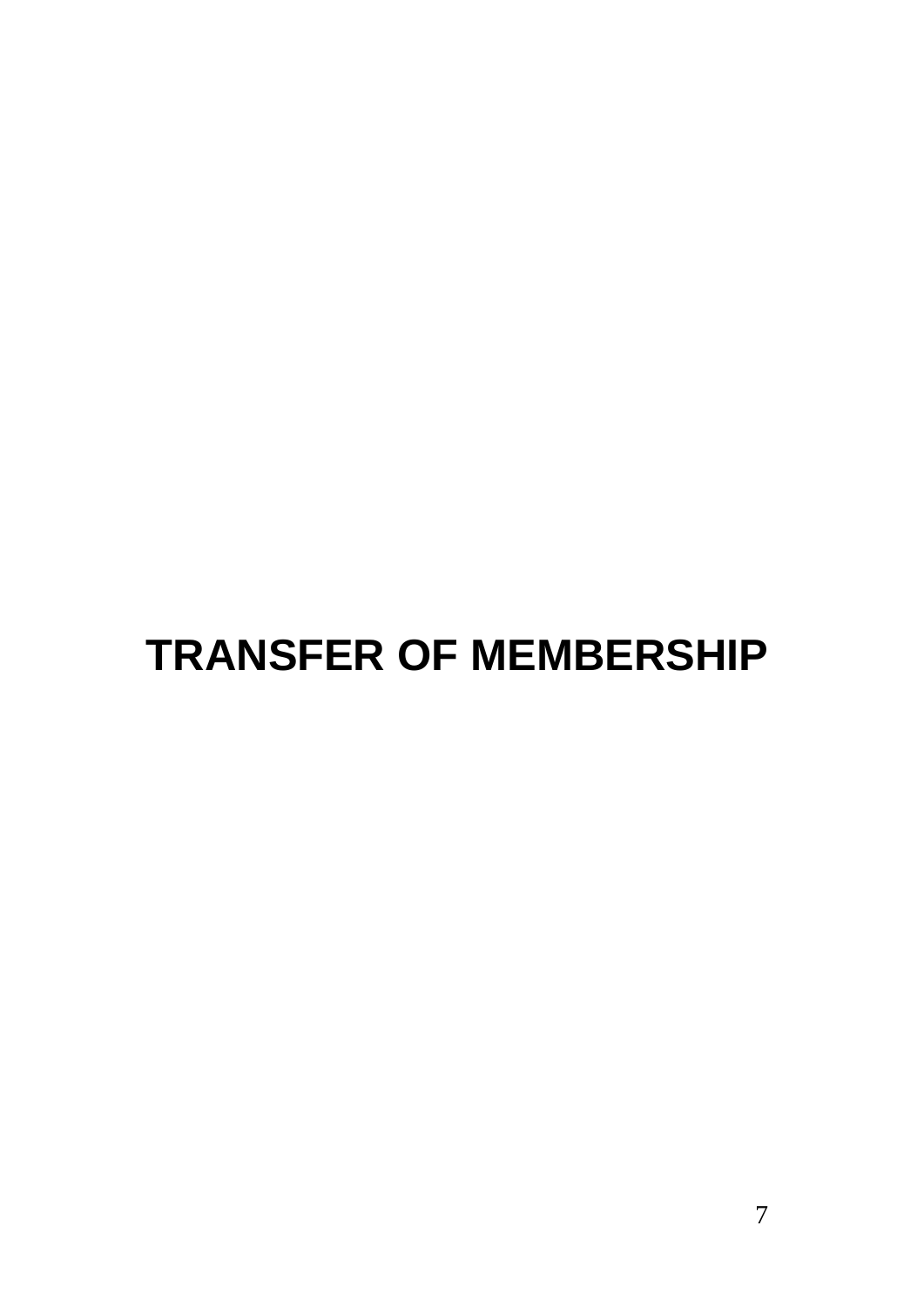### **CHANG WEN JUN, JOHN**

In the past, whenever someone asked me about my testimony, I would be almost ashamed to talk about it because there was no "big event" that happened in my life that made me a believer. We always heard all the stories of how various individuals had his aha moment that led them to Christ and many seem to be very extravagant.

Well, for me, like many others, I was born into the faith. My dad was a pastor and my mother was very involved in church, so I naturally went along, attended Sunday school and here I am now still attending church. Yes, it may seem mundane, boring almost. But at some point along my Christian journey when I became more mature, I realised that actually my entire Christian life has been a testimony in itself.

Being led by the Holy Spirit all this time and not losing faith? I've spent 1/3 of my life overseas, surrounded by very colourful people and, honestly speaking, I could have fallen away from God at any point of time. But yet, I can gladly still say that I am a Christian.

I'm sure all of you can relate in one form or another that as we journey through our faith, there will always be crossroads in which we must decide certain difficult things, highs and lows that we may face, or even doubt about all this. But lest we forget that God will always be constant and it is in these situations where we can attest to God that, yes, I am a Christian.

He has sent me encouragements in the form of other believers and this has been so prevalent in my career.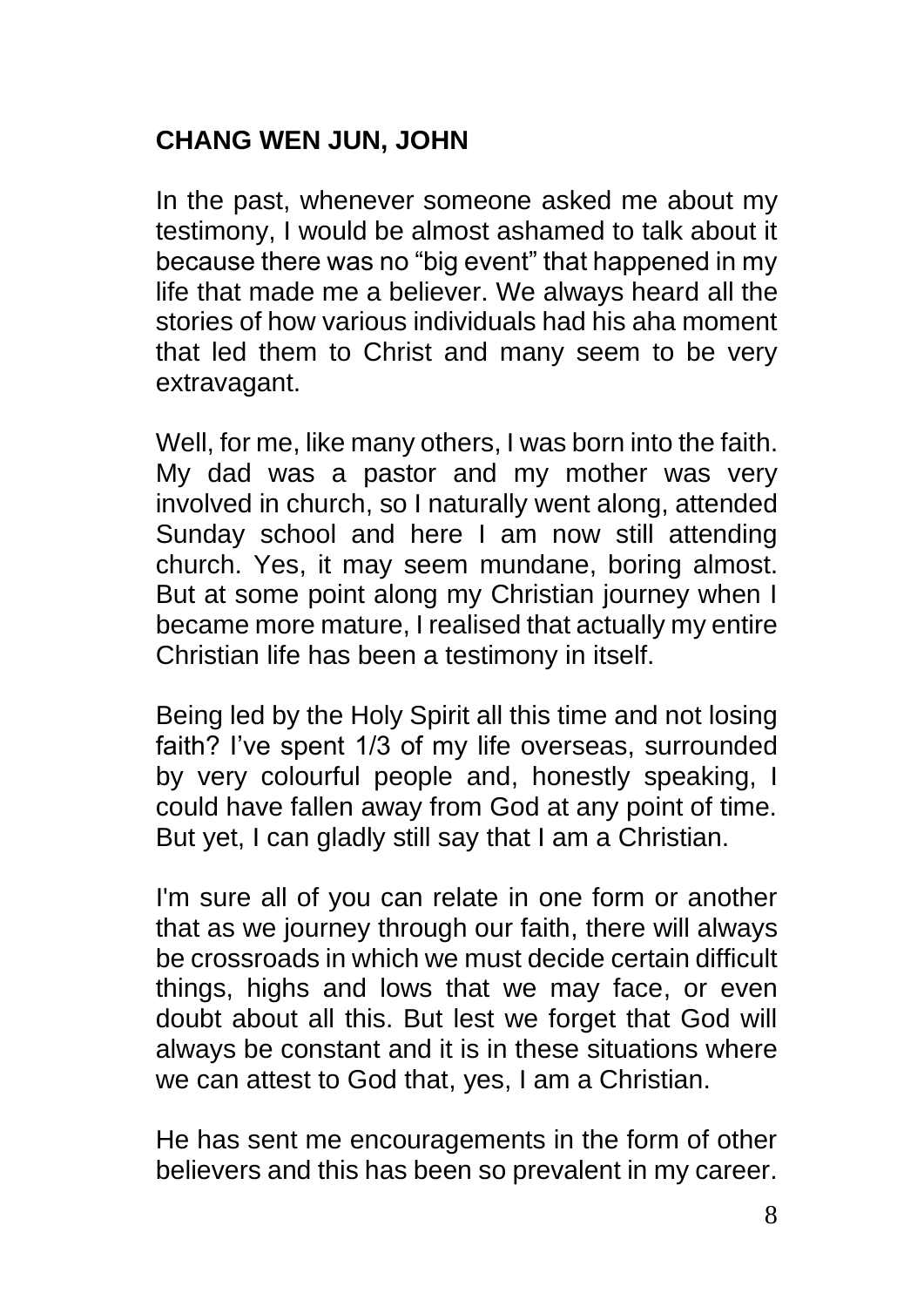Outside my clinic door, is my name tag and on multiple occasions, I've had patients ask me "Oh John, Christian name, you're a Christian?" And they would go on to encourage me knowing how drained I might be. And that is exactly how we can be testaments to both believers and non-believers.

We have been tasked to be the salt and light of this world and I hope that my testimony and all our testimonies will be a continuous one and not just defined by how we came to know Christ but how we can continue living for Christ.

### **LOOI SHU HUI, DAWN**

(1) The grace and favour of God upon a small young girl to know Him.

I grew up in a Christian family, attended church and became familiar with Christian teachings, but it was only when I experienced God in a personal way that I came to really know God. This started for me when I was just 10 years old  $-1$  was at a missions conference, the children's programme, and during one of the sessions, I sensed the Holy Spirit moved and touched me, and the Spirit taught me to pray, in a way that a 10-year-old girl definitely would not know how. I remember the moment of spiritual awakening – when I realised the reality of the spiritual realm, the connection I could have with God, and subsequently, the overflowing joy, and the hunger for more. Who was I but a small, young, innocent girl who hardly knew anything about the world, God or even myself? But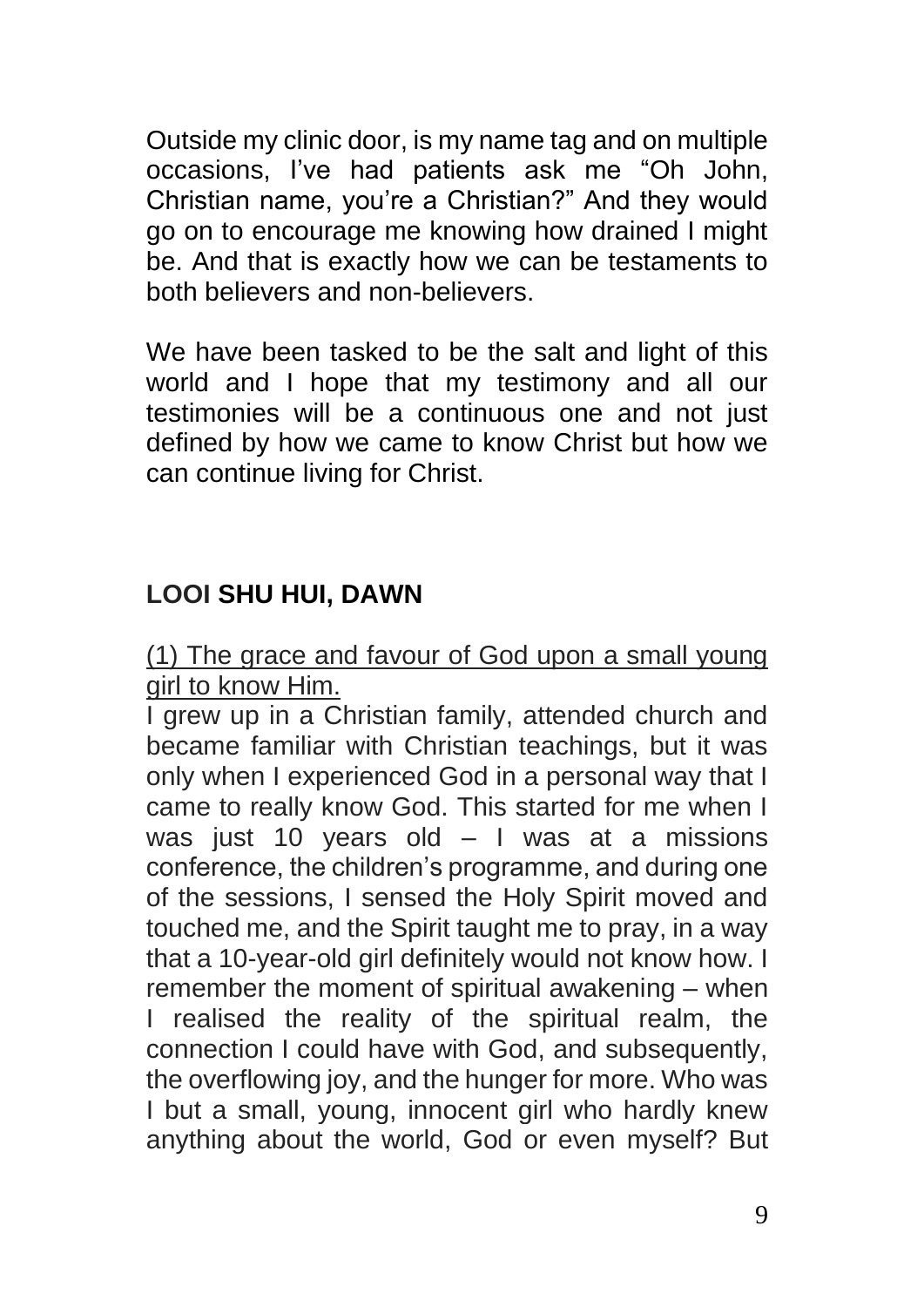God in his great grace and love looked upon me and allowed me to know Him.

#### (2) The comfort of the promises in His Word, and of His ever-abiding Spirit

Through my growing-up years, I delved into the Bible as God expanded my hunger for Him. It was also through the confusing and dark times of adolescence, that I was driven to find Him in His Word. I remember having stayed up many nights, just flipping my Bible, desperate to find verses of encouragement or promises of God that I could cling to, and I did. I continued to experience God as I found Him to always be near, always watching over me and guiding me. These were years when God built the knowledge of Him through His Word so I could stand on His truths, and I experienced His Word to be real.

#### (3) The releasing from doing to being, the freedom of grace and sonship. And thereby the future calling and subsequent obedience

After Junior College, I took a year off to explore missions. At the time I thought God was leading me to become a missionary, so I joined a missions programme, hoping to learn about missions and be equipped. That did happen eventually, but through a painful way – God had to first tear down all the wrong ideas I had of Him and of myself. I realised that throughout my Christian life, I took a very legalistic approach to my relationship with God, thinking that God will be pleased with me and speak to me only if I was a good Christian – if I did my devotions every day, if I went to church consistently, served in ministry, etc. I realised there was a lot of guilt and unforgiveness towards myself, and resentment towards the people